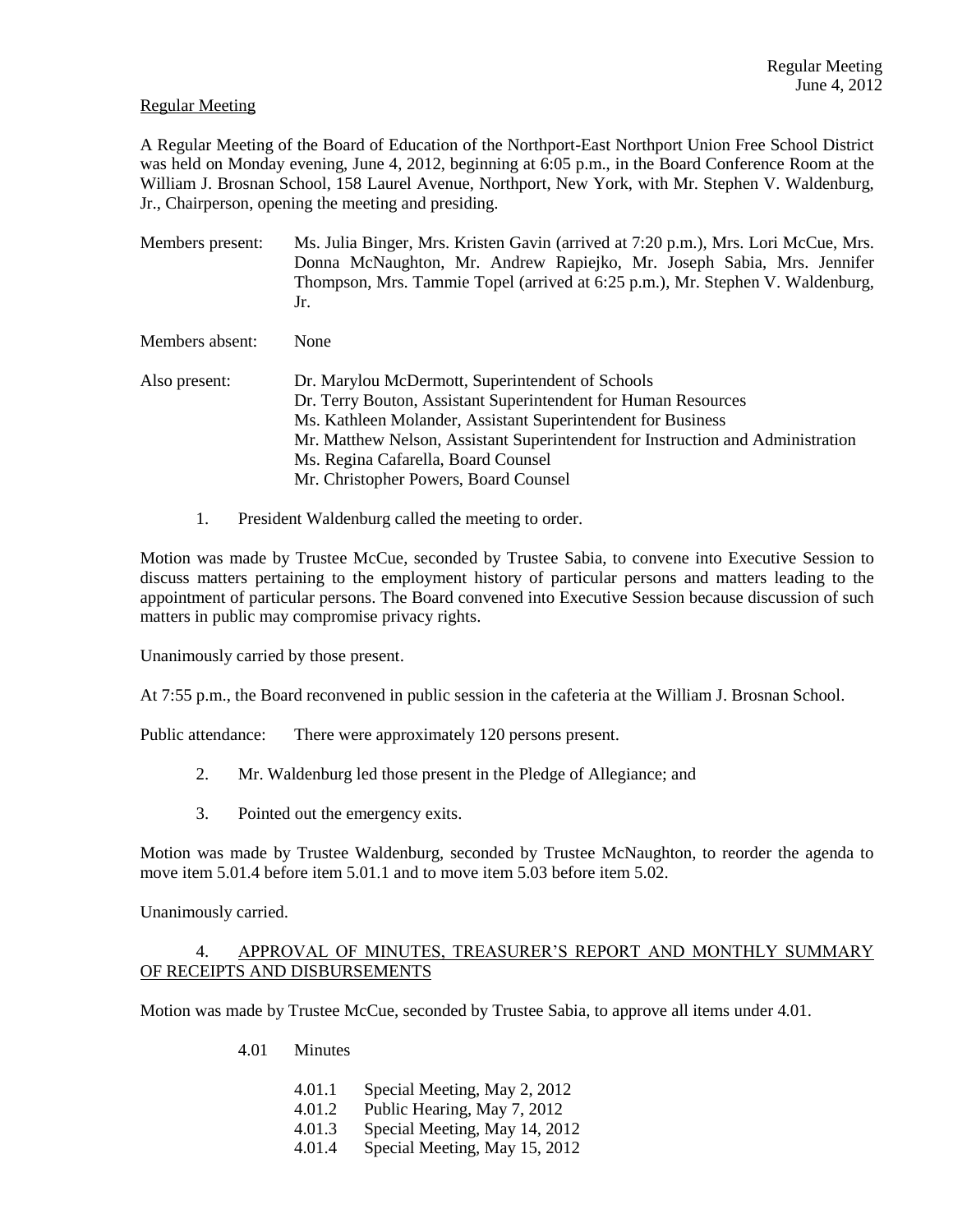Unanimously carried.

Motion was made by Trustee Topel, seconded by Trustee Sabia, to approve all items under 4.02.

4.02 Treasurer's Report and Monthly Summary of Receipts and Disbursements

4.02.1 Treasurer's Report for the period March 1, 2012 through March 31, 2012 4.02.2 Monthly Summary of Receipts and Disbursements for March 2012

Unanimously carried.

4.03 For Information: Claims Auditor's Report for Warrants and Schedule of Claims and Payroll Audit

4.03.1 Warrants and Schedule of Claims for payments dated:

March 2012 (Wire Transfer Report), March 15, 2012 (Accounts Payable Warrant), March 9, 2012 (Payroll Trust & Agency Warrant), March 30, 2012 (Accounts Payable Warrant), March 23, 2012 (Payroll Trust & Agency Warrant), March 2012 (Claims Audit Report)

4.03.2 Payroll Audit for distributions dated: March 9, 2012 (Norwood Avenue Elementary School)

# 5. SPECIAL REPORT/ANNOUNCEMENTS FROM THE SUPERINTENDENT

Dr. Marylou McDermott, Superintendent, announced that the Relay for Life held at the high school on June 2-3 raised over \$218,000 and was attended by over 2,000 people. Dr. McDermott stated that former teachers Rich Castellano and Elliott Klein addressed the participants and teacher David Trachtenburg delivered a wonderful message to the community.

Dr. McDermott stated that the Annual Art and Music Festival was held on Sunday, June  $3^{rd}$  at Northport Village Park.

President Waldenburg stated that he attended the Art and Music Festival and that the level of work displayed from elementary school to high school was outstanding and reflects directly on the quality of the District's teachers.

5.01 Accomplishments of Staff and Students

5.01.4 Dr. Marylou McDermott introduced Vincent Amandola, commending his extraordinary actions on behalf of a fellow student during an emergency situation.

5.01.1 Mr. Scott Pellegrino, Elementary Science Instructional Coordinator, introduced the following elementary student Science Fair Award Recipients:

# **2012 Brookhaven National Laboratory Elementary School Science Fair Honorable Mention**

Patrick Cooney, Kindergarten, "Does My Anole Lizard Eat More in Day or Night?" Lia Edlin-Miller, Kindergarten, "Which Beans Absorb Best?" Cameron Miles, Kindergarten, "Where Do Worms Like to Live?" Lauren Rogers, 2nd Grade, "Fruit Decay" Isabella Sidoruk, 3rd Grade, "Who is Dirtier - My Dog or My Brother?"

5.01.2 Mr. Daniel Drance, Mathematics Chairperson K-12, introduced the following Mathematics Award Recipients: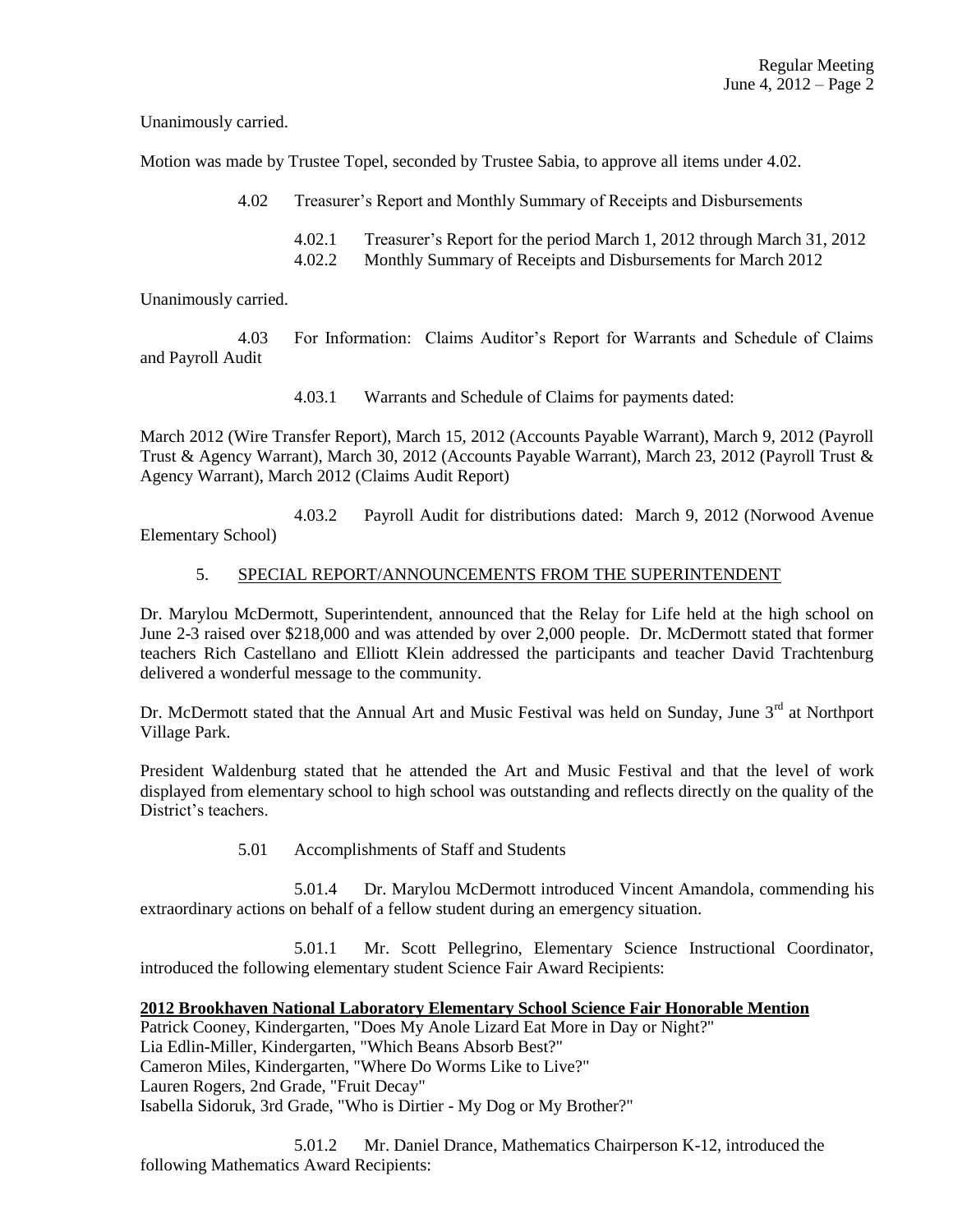#### **Math Fair Medal Winners:**

#### East Northport Middle School

Alec Brewer, 7th Grade, Bronze; Shawn Weigand, 7th Grade, Bronze; Cameron Cacic, 8th Grade, Bronze

### Northport Middle School

Gabriella Bica, 7th Grade, Bronze; Gregory Dilimetin, 7th Grade, Gold; Cybele Laisney, 7th Grade, Bronze, Samuel Maritato, 7th Grade, Silver; Zachary Melchione, 7th Grade, Silver; Brian Tannenbaum, 7th Grade, Bronze; Elizabeth Crofts, 8th Grade, Bronze; Tyler DuPont, 8th Grade, Bronze; Elizabeth Hensley, 8th Grade, Bronze; Rebecca MacLeod, 8th Grade, Bronze; Jasper Petronella, 8th Grade, Silver; Jake Robinson, 8th Grade, Bronze; Emma Todd, 8th Grade, Silver; Connor Montgomery, 8th Grade Team A, Silver; Joseph Stockman, 8th Grade Team A, Silver

### Northport High School

Adam Chang, 9th Grade, Bronze; Michael Clare, 9th Grade, Silver; Christopher O'Hara, 9th Grade, Bronze; Christopher Raffa, 9th Grade, Bronze; Joseph Wetzel, 9th Grade, Bronze; Natasha Albaneze, 10th Grade, Gold; Kean Amidi-Abraham, 10th Grade, Bronze; Jasen (Jae Sung) Choi, 10th Grade, Bronze; Nicholas DelGaudio, 10th Grade, Gold; Michael Driesen, 10th Grade, Bronze; Matthew Fezza, 10th Grade, Silver; Joshua Gaines, 10th Grade, Gold; Connor Powers, 10th Grade, Bronze; Peter Reiss, 10th Grade, Bronze; Sonny Rimler, 10th Grade, Gold; Joshua Williams, 10th Grade, Gold; John Davidson Hatch, 11th Grade, Bronze; Andrew Lauria, 11th Grade, Bronze; Brian Liu, 11th Grade, Bronze; Benjamin Maritato, 11th Grade, Silver; Justin Riggs, 11th Grade, Silver

### **Suffolk County Mathematics Tournament:**

First Place (Upper Division Team): *County Champions* - Matthew Dannenberg, Brian Liu, Caroline Lovaglio, Ian Montague, Justin Riggs; Second Place Individual (Grade 12) - Matthew Dannenberg; Fourth Place Individual (Grade 11) - Justin Riggs

#### **Suffolk County Mathematics Contest (Suffolk County standings):**

Third Place (tie, Level E) - Daniel Kim; Fifth Place (tie, Level E) - Brian McDonagh; Fourth Place (tie, Level II) - Connor Montgomery; Fifth Place (tie, Level III) - Adam Chang

**Mathletes** (Recognized as an individual *"High Scorer"* in the Suffolk County Senior High Math League): Matthew Dannenberg, Brian Liu, Ian Montague

5.01.3 Mr. Daniel Drance, Mathematic Chairperson K-12, introduced Ms. Donna McGinn, Suffolk County Mathematics Teacher's Association Outstanding Teacher of the Year

5.03 Ms. Cynthia Fitzgerald, Director of Pupil Services, and Mr. Terrence Hinson, District Chairperson of Guidance, presented on the Dignity for All Students Act (DASA)

Ms. Fitzgerald stated that the Dignity for All Students Act was signed into law September 13, 2010 and takes effect July 1, 2012. The Act addresses issues related to harassment and discrimination in schools, including amendments to codes of conduct. The Act amended State Education Law by creating a new Article 2 – Dignity for All Students and amending Section 801(a) of State Education Law regarding instruction in civility, citizenship, and character education by expanding the concepts of tolerance, respect for others and dignity. No student shall be subjected to harassment, discrimination, or bullying by employees or students. No student shall be subjected to discrimination based on their: actual or perceived race, color, weight, national origin, ethnic group, religion, religious practice, disability, sexual orientation, gender identity or sex. The Dignity Act applies to all public schools, BOCES, and charter schools. It applies to incidents on school property and public school sponsored functions.

Ms. Fitzgerald stated that an age-appropriate version of the policy written in plain language shall be included in the code of conduct. Codes of Conduct are to be posted on the school website. Boards of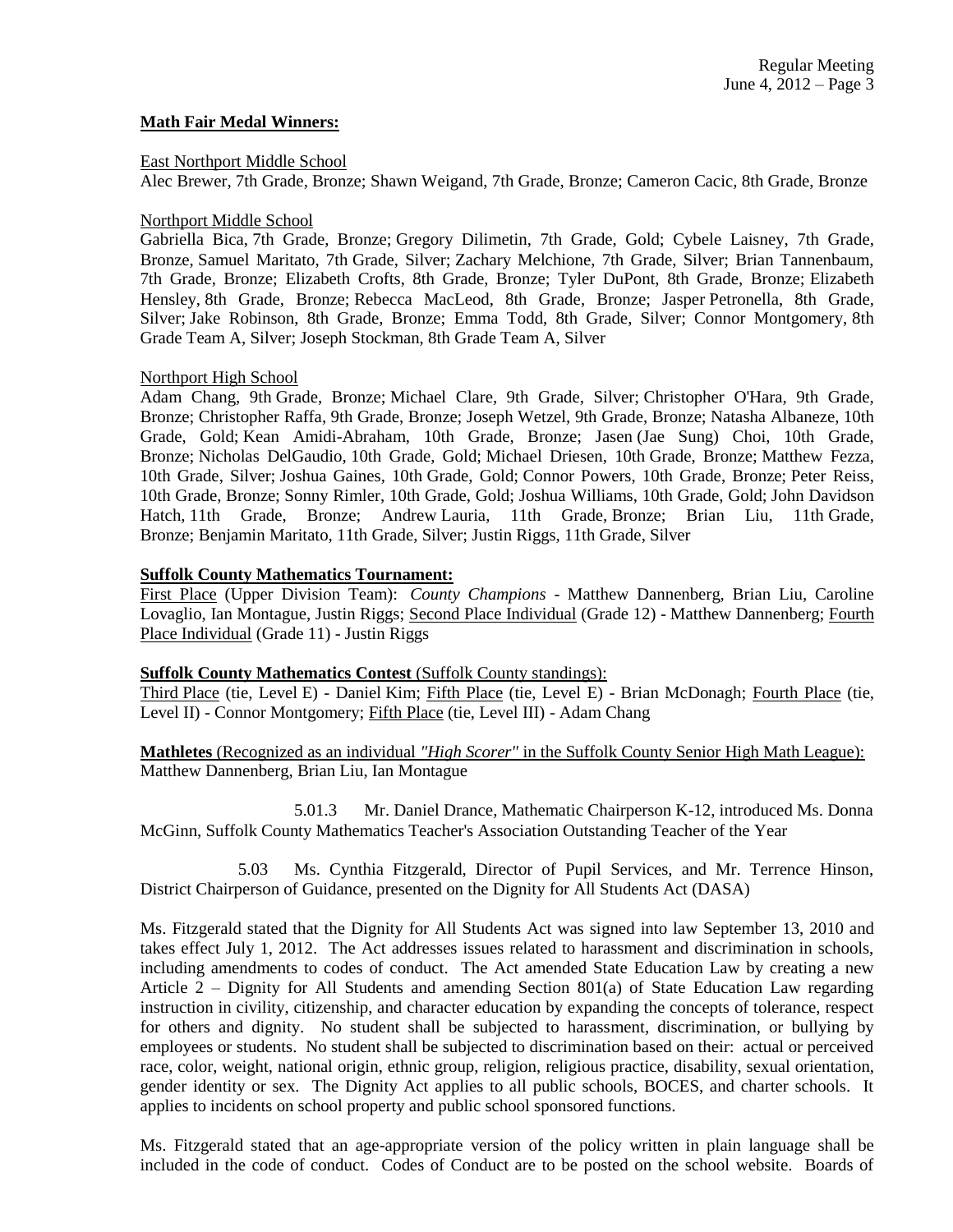Education shall create policies and guidelines that shall include, but not be limited to: creating a school environment free from discrimination or harassment, and providing school training programs to raise the awareness and sensitivity of school employees to potential discrimination or harassment, and enable employees to prevent and respond to discrimination and harassment. The Dignity Act requires that at least one employee in each school must be trained to be the Dignity Act Coordinator. The Dignity Act Coordinator must be accessible to students and other employees for consultation and advice.

Mr. Hinson stated that K-12 student instruction in civility and social skills will include tolerance, respect for others, and dignity including awareness and sensitivity to discrimination or harassment and civility in relations of people of different races, weights, national origins, ethnic groups, religions, religious practices, mental or physical abilities, sexual orientation, gender identity and sexes.

There was discussion regarding how the Dignity Act applies on school property and how electronic issues are dealt with including cyber bullying off school grounds, the notification and education of parents and students, the reporting of incidents, investigations of and consequences of violations, required State reporting, and requirements of teachers, bus drivers, coaches.

Trustee Thompson requested that Board Counsel review the law and the United Teachers of Northport contract to make sure they are aligned.

The Board Trustees thanked Ms. Fitzgerald and Mr. Hinson for the informative report.

President Waldenburg recommended reordering the agenda to move the Code of Conduct Policy #5310 up for consideration.

Trustee Topel stated that she would like to move forward with the Special Education presentation and not reorder the agenda.

Motion was made by Trustee Waldenburg, seconded by Trustee Thompson, to reorder the agenda and move item 8.04.1 Code of Conduct Policy up for consideration.

Vote on Trustee Waldenburg's motion was as follows:

- YES: Mr. Waldenburg
- NO: Ms. Binger, Mrs. Gavin, Mrs. McCue, Mrs. McNaughton, Mr. Rapiejko, Mr. Sabia, Mrs. Thompson, Mrs. Topel

Motion failed.

5.02 Ms. Christina Pulaski, Special Education Director, presented on the District's Special Education Programs.

Ms. Pulaski reviewed the 2010-2011 Department Initiatives of continuing to enhance curriculum development using Moodle Management System focusing on developing strategies and interventions to support special education students in the general education curriculum; providing professional development opportunities that will enhance students' study skills and strategies through the integration of technology; continued monitoring of the Federal and New York State regulations as they apply to special education services, specifically with an emphasis on the New York State Individual Education Program (IEP) and notices.

The 2011-2012 Instructional Initiatives are to continue involvement in the curriculum writing of anchor activities to ensure that students with disabilities successfully gain access to the general education curriculum, recognizing that all students can learn and that no two students are the same, the Special Education Department focuses on differentiation and the development of anchor activities; continue to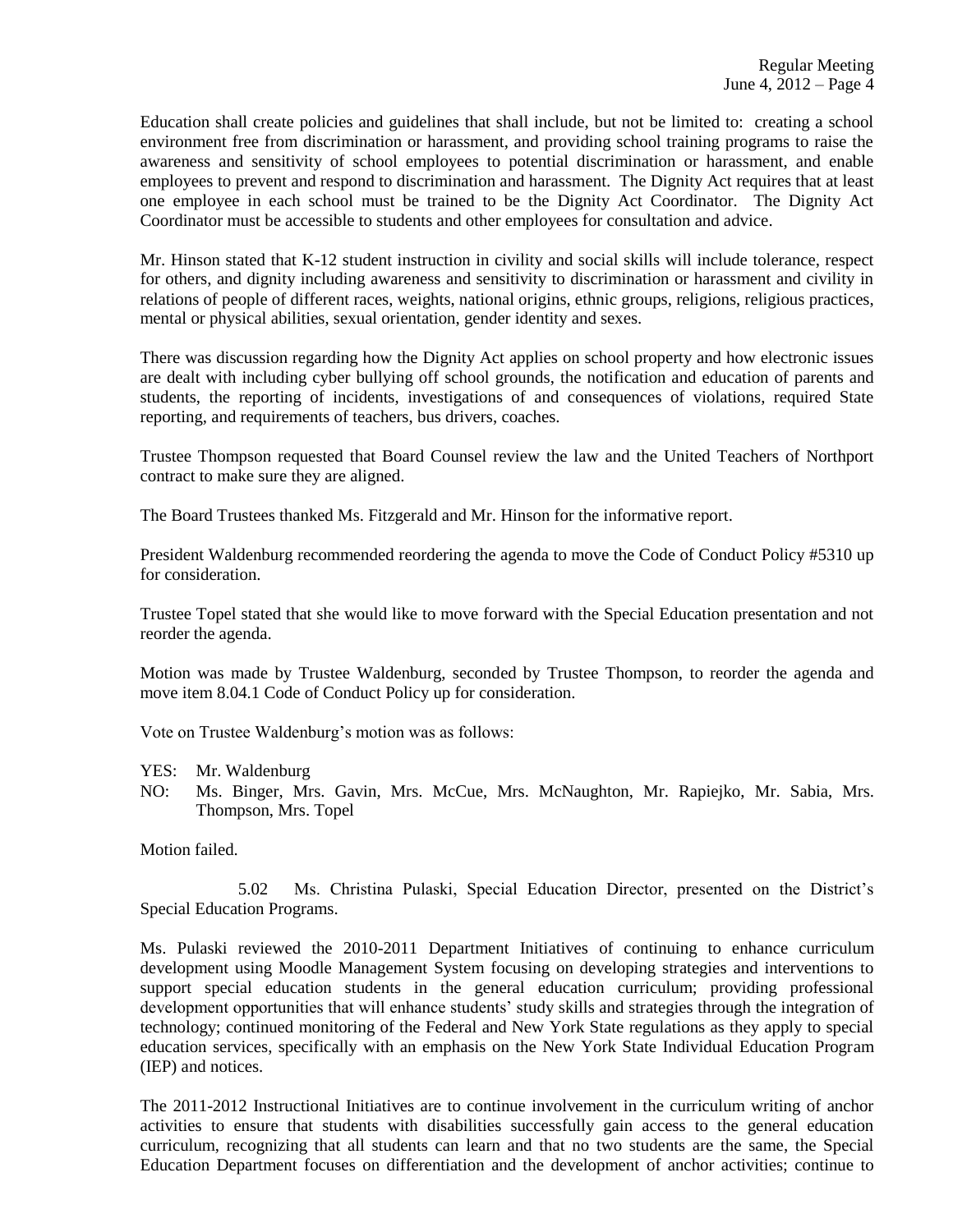support the implementation of interactive white board lessons to expand curriculum development in the self contained classes to parallel that of the general education classes, and to develop parent support pages using the Moodle Management System; provide professional development opportunities to comply with the Federal and New York State Regulations, as they apply to the New York State Individual Education Program (IEP) on the elementary level, and to implement the State form for the Prior Written Notice across the District; and, provide professional development opportunities in the development of Functional Behavior Assessment and Behavior Intervention Plans in order to support a "Culture of Respect" for all students.

Ms. Pulaski reviewed preschoolers with a disability, stating that there are 74 classified preschoolers, 30 3 year-olds and 44 4-year-olds, 40 students receiving related services only, and 34 students enrolled in other preschool services including special education programs and special education itinerant services (SEIT). Ms. Pulaski reviewed the data on school age students (ages 5-21) by disability, location of services, grades 3-8 State English Exams, grade 3-8 State Math Exams, the New York State Report Card on Adequate Yearly Progress, the Comprehensive English Regents Exam, Integrated Algebra Regents Exam, graduation rate for students with disabilities, and high school diploma data.

Ms. Pulaski reviewed an overview of the District Special Education Services including General Education Class with Related Services (elementary, middle school, high school), Indirect Consultant Teacher Services (elementary, middle school, high school), Resource Room Program 5:1 (elementary, middle school, high school), Direct Consultant Teacher Services (elementary school), Special Classes (elementary and middle school), Inclusion Academic Classes/Direct Consultant Teacher (middle school, high school), Special Class Programs 12:1:1 (high school), Special Class Project Success Program 12:1:1 (high school), Special Class Program 8:1:2 (high school), Declassification Support Services (elementary, middle school, high school), and the Extended School Year Program.

At 10:30 p.m., motion was made by Trustee McNaughton, seconded by Trustee Sabia to extend the meeting.

Unanimously carried.

There was discussion of the extended school year, direct consultant teaching, transition services, post grad students including life skills and providing students work opportunities, music therapy, professional development, and peer reviewed research.

The Board Trustees thanked Ms. Pulaski for her very informative report.

5.03 The President of the Board reviewed the upcoming meetings of June  $18<sup>th</sup>$ , July  $2<sup>nd</sup>$ and August  $27<sup>th</sup>$ .

# 6. COMMUNICATIONS

There were no communications to the Board

# 7. PUBLIC PARTICIPATION

Name Comment

Rachel Friedman Stated that she was invited in March to be a part of the health education Parent committee but was unable to attend the first meeting. Ms. Friedman stated that she sent several emails to Mr. Cronin and has not heard back when the next meeting will be and what happened at the first meeting.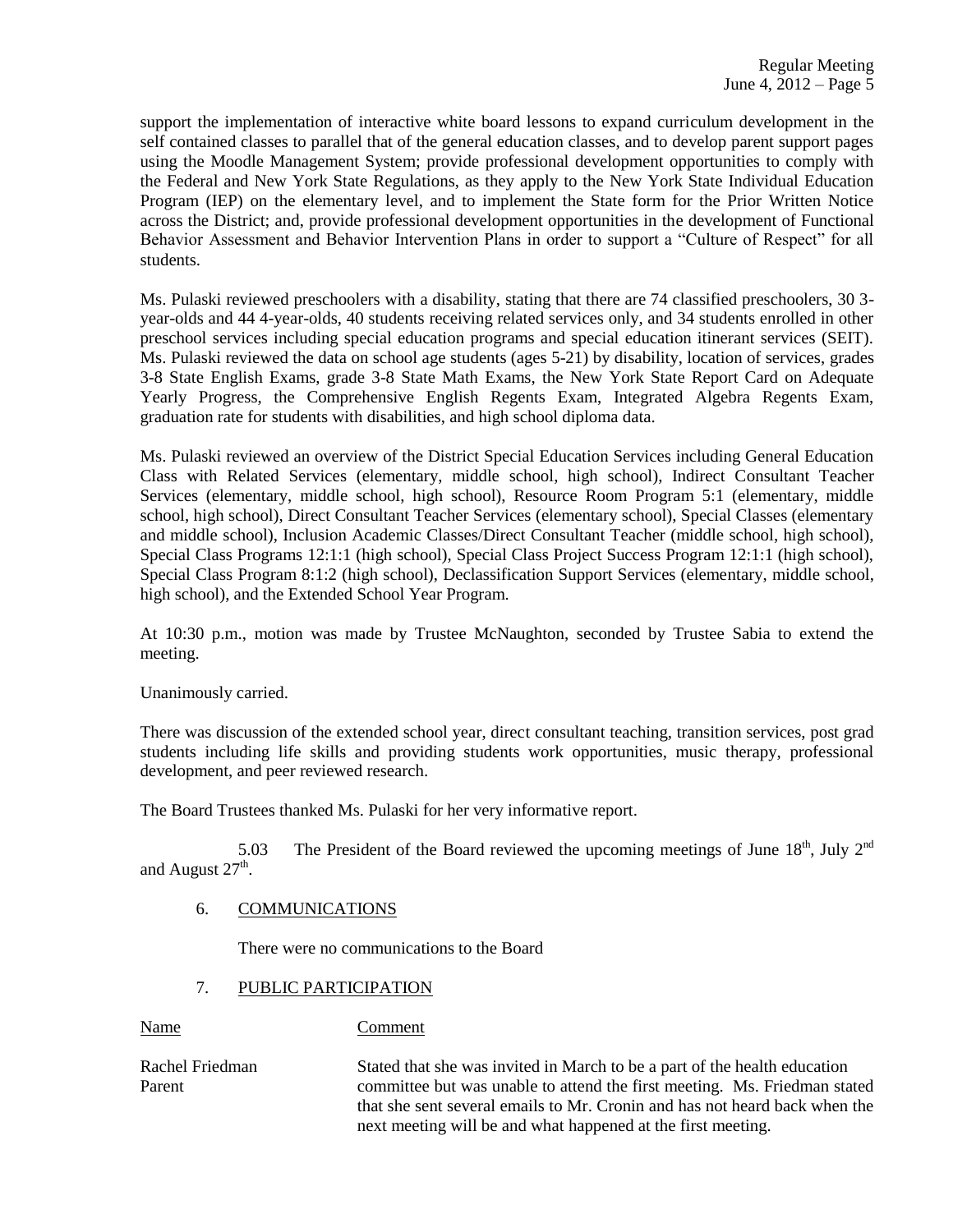Dr. McDermott stated that the District is trying to look at the health program comprehensively and believes that part of the programs can be successfully delivered through the classroom teacher.

Mr. Matt Nelson, Assistant Superintendent for Instruction and Administration, stated that the committee consists of two health teachers, a nurse, Mr. Cronin and Ms. Fitzgerald. Mr. Nelson asked Mrs. Friedman to call Mr. Cronin to speak with him about upcoming meetings.

Antoinette Blanck Thanked Ms. Molander, the finance department and human resources for all the UTN President hard work in updating the teachers' salaries after the contract settlement.

#### 8. SUPERINTENDENT'S REPORT, GENERAL

Motion was made by Trustee McCue, seconded by Trustee Thompson, to approve items under 8., including Supplemental 8.01.2 (Schedule B #17), and excluding withdrawn item 8.01.1 (Schedule A #51).

8.01 Personnel Schedules, each dated June 4, 2012, and each attached and made part of the official minutes:

> 8.01.1 Schedule A – Certified Staff 8.01.2 Schedule B – Non-Instructional Staff 8.01.3 Schedule D – Extra Pay 8.01.4 Schedule J – Committee on Special Education  $8.01.5$  Schedule L – PDC UTN

President Waldenburg announced the administrative appointments of Robin Rann as District Chairperson of Mathematics, Patricia Essenfeld as Dickinson Avenue Elementary Principal, and Tara Gaiss as K-12 Coordinator of Reading/AIS. Mr. Waldenburg announced the retirements of Dora Ranj from Northport Middle School and Kathy Clark-Comisky from Pulaski Road School.

8.02 Approving a request to the State for an exemption from the requirement for a breakfast program.

8.03 Receiving for a first reading the following policies:

8.03.1 Policy #4850 – "Dissection of Animals in the Schools" 8.03.2 Policy #5310.1 – "Student Lockers, Desks and Other School Storage

Places"

David Badanes Stated that he is strongly opposed to any drug sniffing dogs in our schools and he is Trustee-elect strongly opposed to illegal drugs in our schools, but when it comes to civil liberties and civil rights he cannot compromise our student's rights and neither should the Board. Mr. Badanes stated that the District should do everything legally possible and morally ethical to stop and prevent illegal drug use but he believes the proposal is not only illegal, it will be ineffective and could lead to costly law suits. Mr. Badanes stated he wholeheartedly disagreed that students do not have any right or expectation of privacy for anything stored within school lockers and questions the effectiveness of drug sniffing dogs. Mr. Badanes urged the Board to table the change in the student locker policy until the new Board members are placed on the Board and suggested a civil rights attorney address the Board on the legal implications of the new policy as well as the drug sniffing dogs.

Vice President McNaughton asked Counsel Powers for a clarification of the policy.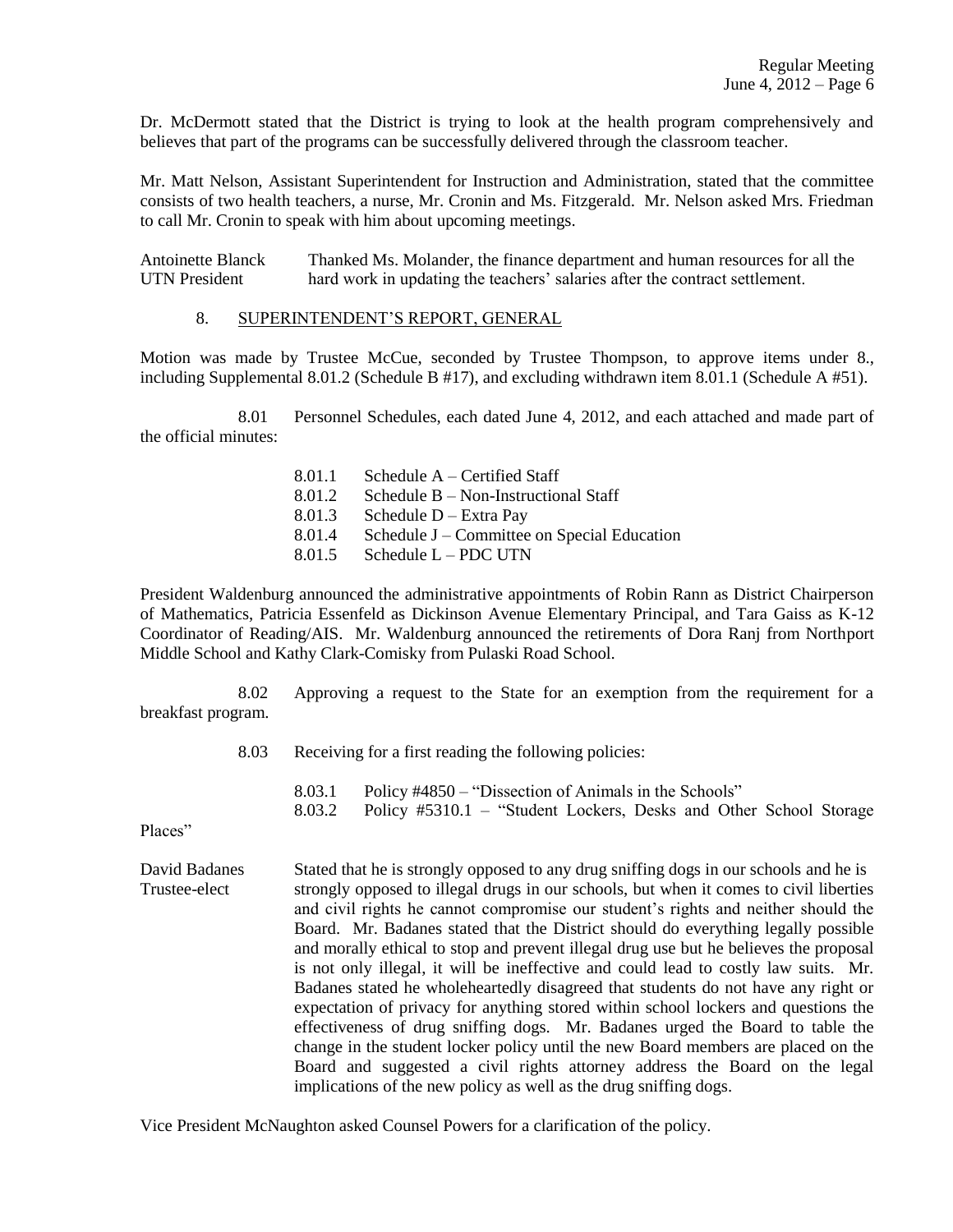Mr. Powers stated that lockers are storage areas for students to use and the cases referenced in the policy are crystal clear in that school officials are allowed to go into school lockers. Mr. Powers stated that lockers are very much accessible as long as the student body has been placed on notice.

8.03.3 Policy #9510.5 – "Terms and Conditions of Employment for School Monitors (Greeters)"

8.04 Receiving for a first reading revisions to the following policies:

8.04.1 Policy #5310 – "Code of Conduct" 8.04.2 Policy #6240 – "Investment Policy" 8.04.3 Policy #9510.4 – "Terms and Conditions of Employment for Security

Personnel"

Vote on Trustee McCue's motion to approve all items under 8. was unanimously carried.

Motion was made by Trustee Topel, seconded by Trustee Binger, to approve all items under 9.

- 9. SUPERINTENDENT'S REPORT FINANCIAL
	- 9.01 Approving transfer of general fund appropriations in the 2011-2012 budget
	- 9.02 Receiving the following donations to the District:

9.02.1 \$300.00 from Eric Wolf Welch to the Geraldine Wolf Welch Memorial

9.02.2 \$5,000.00 from Steven L. Ingerman to the Henrietta Ackerly Memorial

Scholarship 9.02.3 \$500.00 from David Quigley to the Laurene G. Quigley Memorial Scholarship

Scholarship

9.03 Approving the following resolution:

"RESOLVED, that the Board of Education accept the donation of \$200 toward the purchase of supplies for Dickinson Avenue Elementary School Future Corps projects and increase the 2012-2013 budget code A2110.5030.11.0200 by \$200 for this purpose.

RESOLVED, that the Board of Education approves and increase in the revenue code A2705 of the 2012-2013 budget by \$200 with the understanding that this increase in revenue is the result of a grant from Newsday."

9.04 Approving the following resolution to participate in the Western Suffolk BOCES Cooperative RFP #12-02P for Translation Services:

"WHEREAS, various educational and municipal corporations located within the State of New York desire to bid jointly for translation services (RFP #12-02P); and

WHEREAS, the Northport-East Northport U.F.S.D. an educational/municipal corporation (hereinafter the "District") is desirous of selectively participating with other educational and/or municipal corporations in the State of New York in joint bidding in the areas mentioned above pursuant to General Municipal Law §119—o and Education Law Section 1950; and

WHEREAS, the District is a municipality within the meaning of General Municipal Law, §119-n and is eligible to participate in the Board of Cooperative Educational Services, Second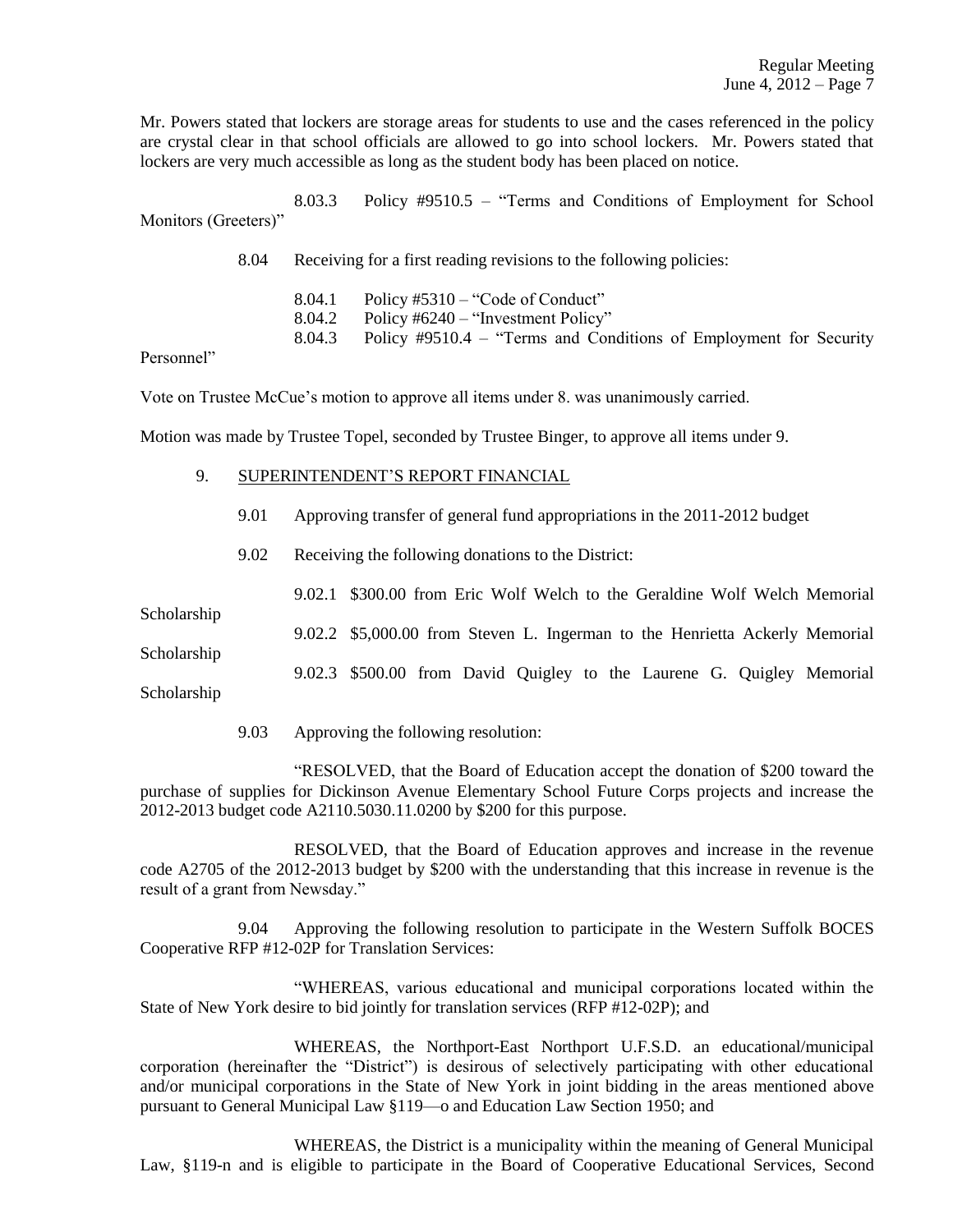Supervisory District of Suffolk County (hereinafter Western Suffolk BOCES) cooperative RFP for translation services in the area(s) mentioned above; and

WHEREAS, with respect to all activities conducted by the BOPCES, the District wishes to delegate to Western Suffolk BOCES the responsibility for drafting of specifications, advertising for bids/proposals, accepting and opening bids/proposals, tabulating bids/proposals, awarding the bids/proposals, and reporting the results to the District.

BE IT RESOLVED that the District hereby appoints Western Suffolk BOCES to represent it and to act as the lead agent in all matters related to the services as described above; and

BE IT FURTHER RESOLVED that the District hereby authorizes Western Suffolk BOCES to place all legal advertisements for any required cooperative bidding in Newsday, which is designated as the official newspaper for Western Suffolk BOCES; and

BE IT FURTHER RESOLVED that this Agreement with the District shall be for a term of one (1) year as authorized by General Municipal Law 119-o.2.j."

9.05 Authorizing the Board President to sign a contract with the following school districts to provide health services for Northport-East Northport students attending schools in that district during the 2011-2012 school year:

9.05.1 Hauppauge Union Free School District, three (3) students attending the Ivy League School @ \$778.69, totaling \$2,336.07

9.05.2 Commack Union Free School District, eighteen (18) students attending Holy Family Regional School @ \$796.12, and two (2) students attending Jewish Academy of Suffolk County @ \$796.12, totaling \$15,922.40.

9.06 Approving a Multi-Year Lease between Northport-East Northport UFSD and Western Suffolk BOCES under Co-SER 501/502 through Western Suffolk BOCES

Vote on Trustee Topel's motion to approve all items under 9.0 was unanimously carried.

- 10. SUPERINTENDENT'S REPORT FOR INFORMATION ONLY
	- 10.01 Schedule H Use of Facilities
	- 10.02 Schedule I Home Instruction
	- 10.03 Student Activity Account Reports for March 2012 from:
		- 10.03.1 Northport High School
		- 10.03.2 East Northport Middle School
		- 10.03.3 Northport Middle School
	- 10.04 Investment Report for March 2012
	- 10.05 Collateral Schedule for March 2012
	- 10.06 Bank Reconciliation Report for March 2012
	- 10.07 Monthly Revenue and Budget Status Report as of March 2012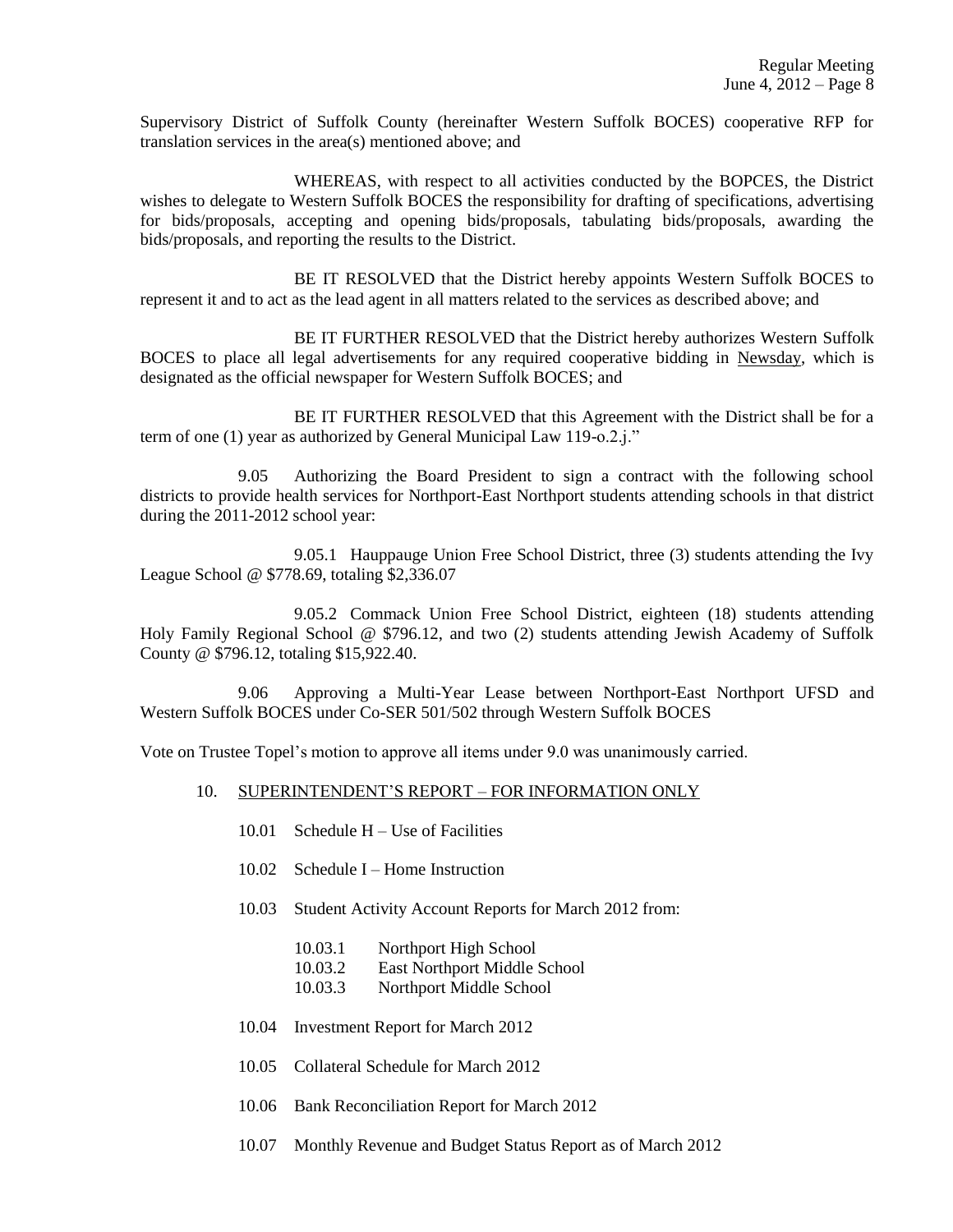### 11. UNFINISHED BUSINESS

### 12. NEW BUSINESS

Dr. McDermott stated that in order for the District to accomplish projects around the District over the summer, a request was made from the Clerical Unit to change the summer hours to a Monday through Thursday schedule, and the Clerical Unit agreed to the changes.

12.01 Motion was made by Trustee Waldenburg, seconded by Trustee McNaughton, to approve the following resolution:

"RESOLVED, that the Board of Education approve an Agreement dated May 30, 2012 between the Northport-East Northport Union Free School District and the United Public Service Employees Union on behalf of the Northport-East Northport Clerical Unit"

Unanimously carried.

12.02 Dr. McDermott stated that the District had put aside potential settlement funds equating to a step increment and now with the agreement settled with the teachers' union which included a zero percent increase in the first year, the District now has revenue of \$1.97 million and the Board has to decide what they want to do with it before the tax levy is set in October. Dr. McDermott stated that the funds could be used for capital projects, applied to reserves or returned to the taxpayers.

President Waldenburg noted that any capital projects would have to go to a referendum.

Trustees Sabia and Thompson stated that they would like to see the funds split up, some going to capital projects and some being returned to the taxpayer.

President Waldenburg stated that another option would be to put a referendum forward to increase the amounts allowable to be put into and expended from in the current capital reserve fund.

There was discussion regarding capital projects in the five year plan from the Operations and Maintenance Committee and long term planning for capital projects around the District, modification of the current capital reserve fund to ten years with a maximum amount of \$12 million.

UTN President Antoinette Blanck stated that she understood the need for capital improvement, but as president of the teachers' union she negotiated with the District in good faith to reach a settlement that was fair and equitable to all. Ms. Blanck stated that the Board made it very clear the demand for a hard freeze for the 2010-2011 school year and unbeknownst to the UTN there was budgeted \$1.9 million. Ms. Blanck stated that the UTN has made sacrifices and the community and taxpayers have made sacrifices but where is the benefit. Ms. Blanck stated she is very concerned over this.

Dr. McDermott stated that the UTN was provided with detailed financial information, there was full disclosure and the District's financial statements were always available. Dr. McDermott stated that the external auditors advised the District on this business decision and that there could have been a Board that did not believe in a hard freeze for the teachers. Dr. McDermott stated that the decision was made in good faith and the District had to have money there in case a different decision was made.

Ms. Kathleen Molander stated that the Board could put forth two referendums, one on how the \$1.97 million revenue would be spent, and one to change the parameters of the current capital reserve.